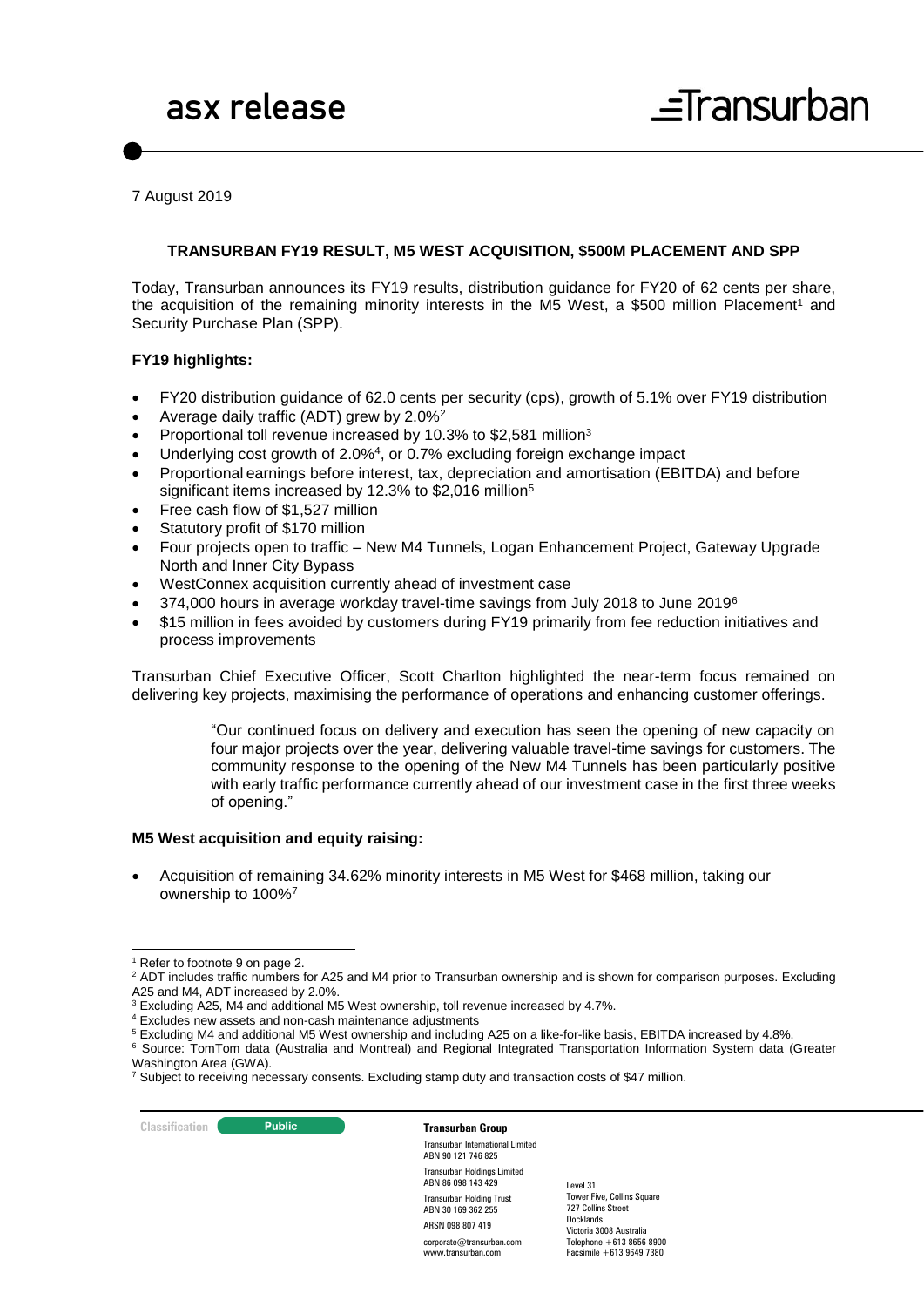- Transaction is immediately free cash flow and value accretive<sup>8</sup>. Expected to be free cash flow accretive by approximately 3 cents per security in FY20 inclusive of the equity raising, strengthening distribution free cash coverage
- M5 West is an existing Transurban asset with a 27-year operating history
- 100% ownership enables:
	- o operational synergies to be realised
	- o M5 West to form part of the THL tax consolidated group, resulting in M5 West no longer paying tax in its own right. Taxable income of M5 West to be offset against taxable losses within THL, bringing forward THL's first tax payment by approximately two years
- M5 West will form part of the WestConnex M5 concession following the expiry of the current concession on 10 December 2026. Transurban has a 25.5% interest in WestConnex
- Transurban to raise \$500 million (1.3% of total securities outstanding) via a fully underwritten 'prorata' institutional placement<sup>9</sup> (Placement) at an offer price of \$14.70, representing a 3.48% discount to Transurban's closing price of \$15.23 on 6 August 2019
- In addition, a non-underwritten Security Purchase Plan (SPP) will also be in place for eligible security holders<sup>10</sup> to raise up to \$200 million<sup>11</sup>. Under the SPP, eligible security holders will be invited to subscribe for up to \$15,000 of new securities per security holder, free of transaction and brokerage costs. New securities under the SPP will be issued at the lower of the Placement price and a 2% discount to the 5-day VWAP of Transurban securities up to the SPP closing date
- Proceeds from the Placement and SPP will be used to fund the acquisition of the remaining interests in M5 West and for general corporate purposes<sup>12</sup>. Further information regarding timing can be found on page 4 of this announcement. Further information on the transaction can be found in the FY19 Results Investor Presentation

#### **Key network activities**

#### **Sydney**

- WestConnex Community Grants awarded, directly supporting organisations with over 13,000 community members
- Proportional toll revenue increased by 10.4% to \$1,042 million<sup>13</sup>
- ADT increased by 1.6% to 817,000 trips, with growth seen across all assets
- EBITDA increased by 12.2%<sup>14</sup>
- Average workday traffic increased by 1.8% and average weekend/public holiday traffic increased by 1.2%

**Classification C Public Public Transurban Group** 

Transurban International Limited ABN 90 121 746 825 Transurban Holdings Limited ABN 86 098 143 429 Transurban Holding Trust ABN 30 169 362 255 ARSN 098 807 419 corporate@transurban.com

www.transurban.com

<sup>-</sup><sup>8</sup> Investment delivers a projected project Internal Rate of Return over the life of the M5 West concession greater than Transurban's corporate Weighted Average Cost of Capital.

<sup>9</sup> It is intended that eligible institutional security holders who bid for up to their 'pro-rata' share of new securities under the Placement will be allocated their full bid, on a best endeavours basis. For this purpose, an eligible institutional security holder's 'pro-rata' share will be estimated by reference to Transurban's beneficial register on 7 August 2019, but without undertaking any reconciliation. Accordingly, unlike in a rights issue, this may not truly reflect the participating security holder's actual pro-rata share. Nothing in this announcement gives a security holder a right or entitlement to participate in the Placement and Transurban has no obligation to reconcile assumed holdings (eg for recent trading or swap positions) when determining a security holder's 'prorata' share. Institutional security holders who do not reside in Australia or other eligible jurisdictions will not be able to participate in the Placement. Transurban and the underwriters disclaim any duty or liability (including for negligence) in respect of the determination of a security holder's 'pro-rata' share.

<sup>&</sup>lt;sup>10</sup> Eligible security holders are holders of Transurban securities as at 7:00pm (AEST) on 6 August 2019, who have a registered address in Australia or New Zealand and who meet certain other eligibility criteria.

<sup>11</sup> Transurban may, in its absolute discretion, scale back applications over this amount or apply a higher cap to the SPP (and either accept applications in full or scale back applications over the higher cap).

<sup>&</sup>lt;sup>12</sup> If consents are not obtained and the acquisition does not proceed, the proceeds will be retained for general corporate purposes. <sup>13</sup> Excluding M4 and additional M5 West ownership, Sydney toll revenue increased by 2.7%.

<sup>&</sup>lt;sup>14</sup> Excluding M4 and additional M5 West ownership, Sydney EBITDA increased by 3.3%.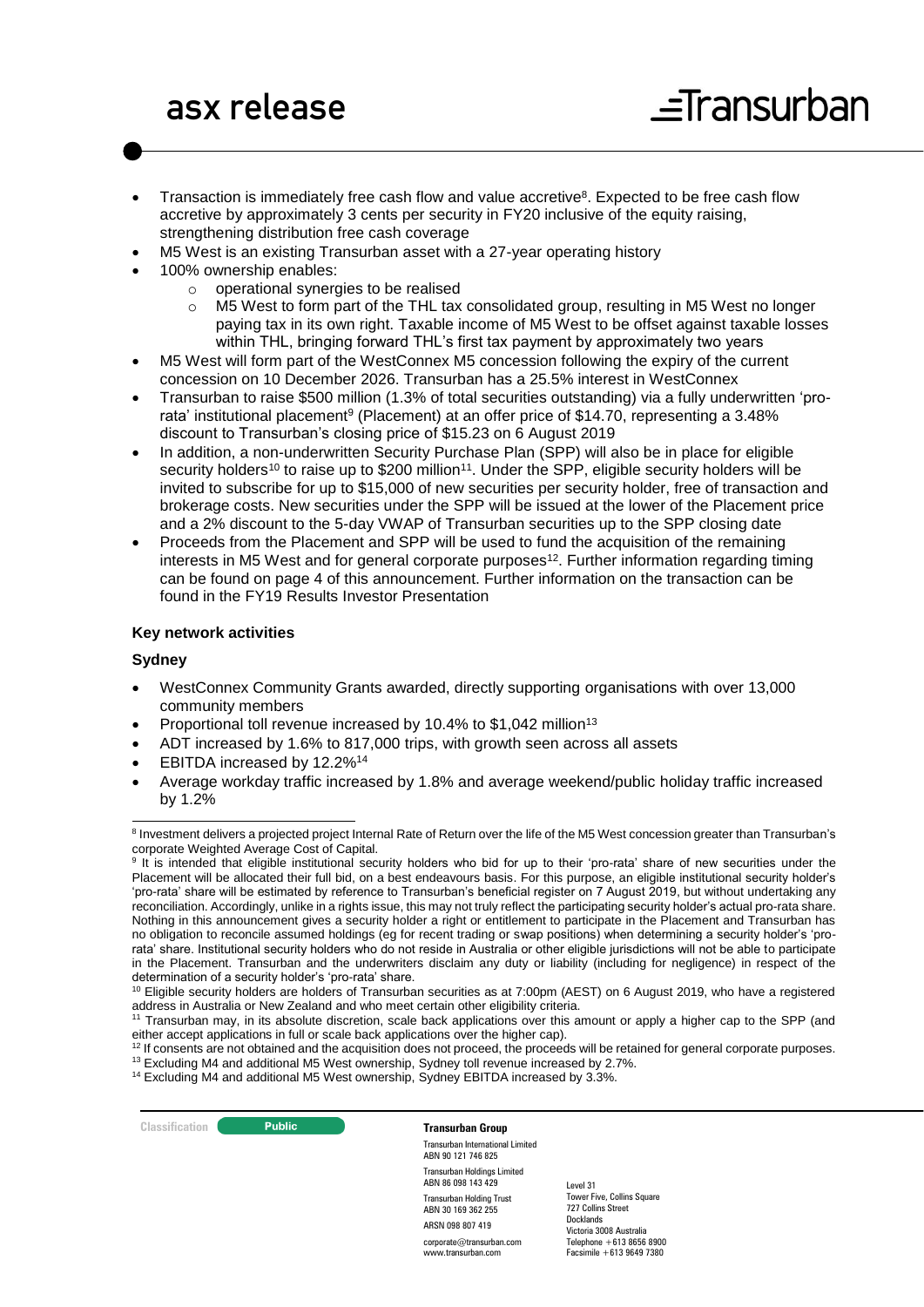Car traffic increased by 2.0% and large vehicles decreased by 2.2%

"Progress on our major Sydney projects is tracking in line with expectations. Tunnelling is now complete on the New M5 and paving is over 95% complete. At NorthConnex, mechanical and electrical work is progressing well with the first set of variable speed fans installed inside the tunnel, and paving is more than 85% complete. NorthConnex remains on target for completion in mid-2020."

#### **Melbourne**

- New signs installed on CityLink, providing drivers with travel-time data to make informed decisions on tolled or untolled route alternatives
- Proportional toll revenue increased by 4.2% to \$813 million
- ADT increased by 3.1% to 854,000 transactions
- EBITDA increased by 4.0%
- Average workday traffic increased by 2.6% and average weekend/public holiday traffic increased by 4.6%
- Car traffic increased by 2.6% and large vehicle traffic increased 5.5%

"In Melbourne, major works on widening the West Gate Freeway and Port-to-City portions of the West Gate Tunnel are underway, while both of the Tunnel Boring Machines are on site at the Northern Portal and set to start tunnelling during 1H20. We also enhanced our Trip Compare online tool enabling customers to personalise trip information for the first time."

#### **Brisbane**

- Australian-first trial of motorcycle incident response extended incidents cleared eight minutes faster on average
- Proportional toll revenue increased by 2.3% to \$402 million
- ADT increased by 0.4% to 406,000 trips
- EBITDA increased by 5.4%
- Average workday traffic increased by 0.7% and average weekend/public holiday traffic decreased by 0.7%
- Car traffic decreased by 0.2% and large vehicle traffic increased by 2.3%

"Traffic growth in Brisbane was impacted by disruption from the Logan Enhancement Project, Gateway Upgrade North and Pacific Motorway upgrade. With the Logan Enhancement and Gateway Upgrade North projects now open it's been pleasing to see improved traffic performance in July."

#### **North America**

1

- Customer offering expanded with the development of new mobile app in partnership with VDOT Transurban's first retail product in the Greater Washington Area, launching FY20
- Proportional toll revenue grew 45.0% to \$324 million<sup>15</sup>
- ADT increased by 2.4% to 147,000 trips<sup>16</sup>

**Classification Constitution Transurban Group** 

Transurban International Limited ABN 90 121 746 825 Transurban Holdings Limited ABN 86 098 143 429 Transurban Holding Trust ABN 30 169 362 255 ARSN 098 807 419 corporate@transurban.com www.transurban.com

<sup>15</sup> Excluding A25, North America toll revenue in AUD increased by 19.1%.

 $16$  ADT growth in North America includes traffic numbers for A25 prior to Transurban ownership and is shown for comparison purposes. A25 ADT is presented on a like-for-like basis to show underlying traffic growth.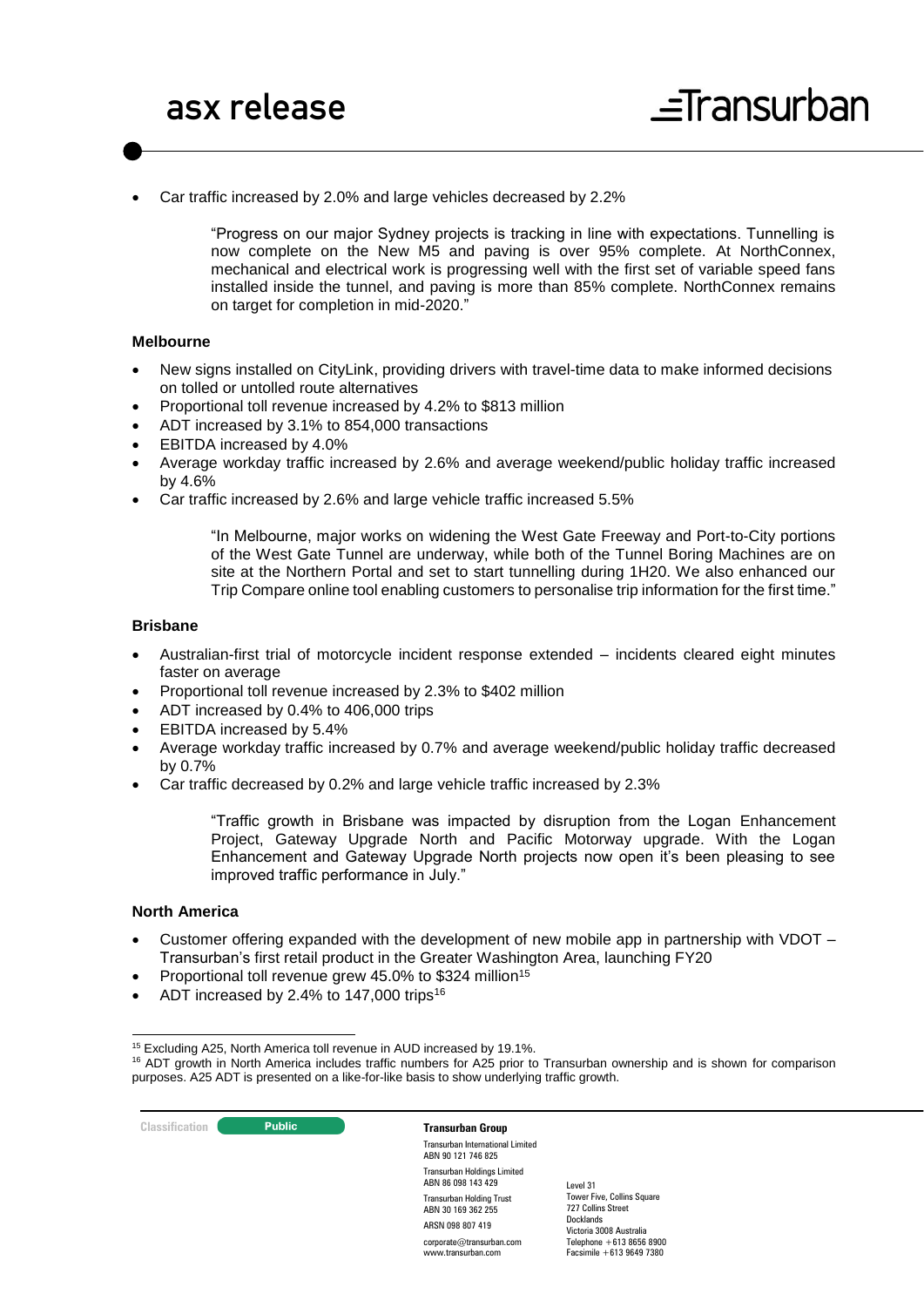- EBITDA increased by 61.1%<sup>17</sup>
- Rolling 12-month peak direction traffic of 3,079 vehicles per hour on the A25<sup>18</sup>
- Average workday toll revenue on the 95 Express Lanes increased by 15.6%. The average dynamic toll price was USD9.08
- Average workday toll revenue on the 495 Express Lanes increased by 5.7%. The average dynamic toll price was USD5.61

"Our US assets performed well over the period delivering 19.1% growth in toll revenue and 22.4%<sup>19</sup> growth in EBITDA. The recently acquired A25 located in the fastest growing part of Montreal is also exceeding expectations, with traffic growth of 6.0%.

In July 2019 we reached financial close on the Fredericksburg Extension project with major construction now commenced."

#### **Indicative timetable**

### **Key Dates** Record date for SPP (7:00pm) 6 August 2019 Trading halt, announcement of FY19 results and Placement 7 August 2019 Placement bookbuild 7 August 2019 Announcement of the completion of the Placement 8 August 2019 **8 August 2019** Trading halt lifted 8 August 2019 Settlement of new securities issued under the Placement 12 August 2019 Allotment and normal trading of new securities issued under the Placement 13 August 2019 Expected SPP offer opening date (9:00am) 15 August 2019 Expected SPP offer closing date (5:00pm) 30 August 2019 Issue and allotment of new securities under the SPP 10 September 2019 SPP holding statements dispatched and trading of new securities issued under the SPP commences 11 September 2019

All times and dates refer to times and dates in Melbourne, Australia. Transurban reserves the right, and has absolute discretion, to change any of the dates outlined above (other than the record date for the SPP) and will announce any such change to the ASX.

<sup>18</sup> Peak direction on the A25 means southbound in the morning peak and northbound in the evening peak.

19 Including A25 on a like-for-like basis.



1

Transurban International Limited ABN 90 121 746 825 Transurban Holdings Limited ABN 86 098 143 429 Transurban Holding Trust ABN 30 169 362 255 ARSN 098 807 419 corporate@transurban.com

www.transurban.com

<sup>&</sup>lt;sup>17</sup> Including A25 on a like-for-like basis, underlying EBITDA growth was 22.4%.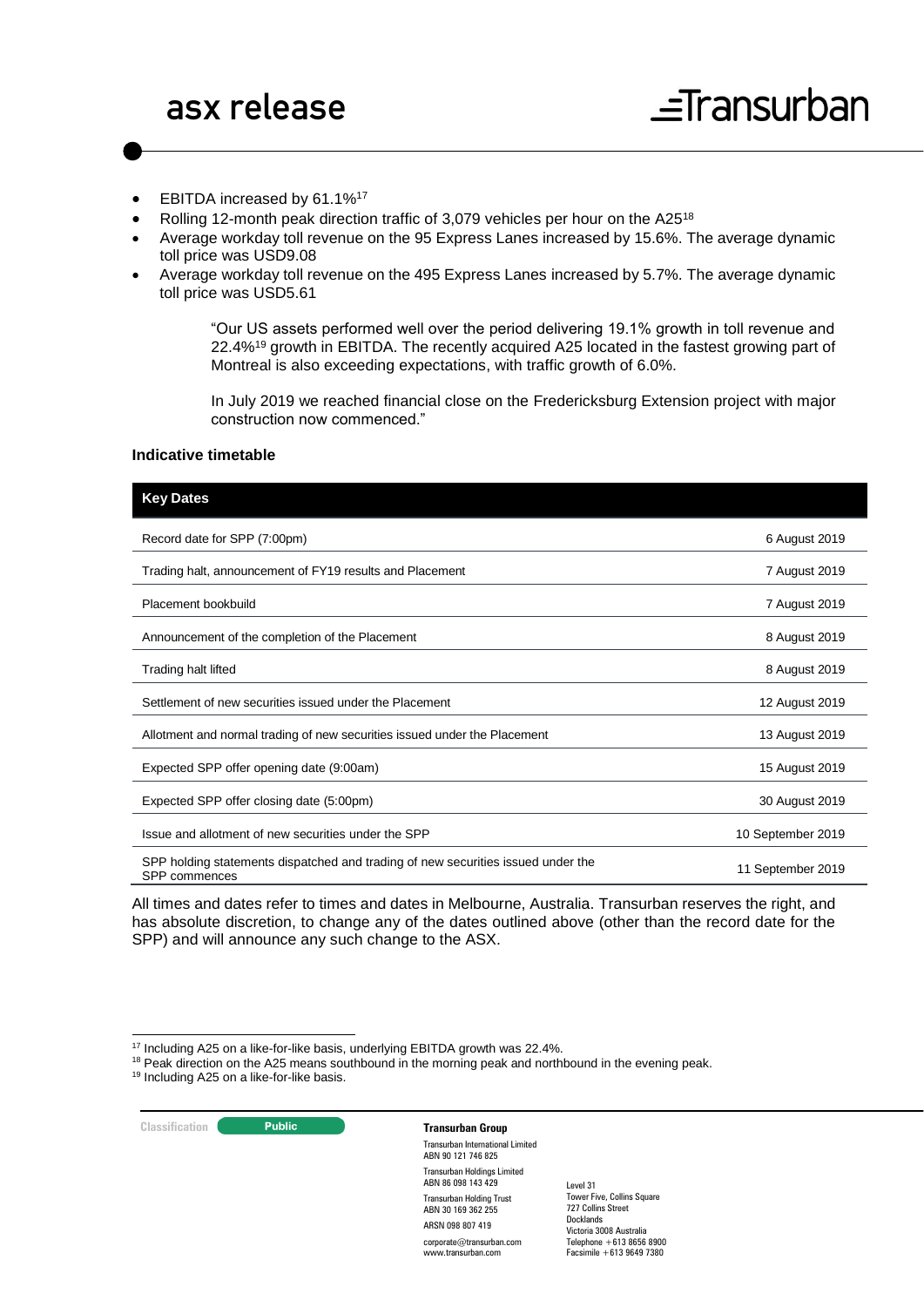#### **Distribution and DRP**

A distribution totalling 30.0 cps will be paid on 9 August 2019 for the six months ended 30 June 2019. This will consist of a 28.0 cps distribution from Transurban Holding Trust and controlled entities and a 2.0 cps fully franked dividend from Transurban Holdings Limited and controlled entities.

The Distribution Reinvestment Plan (DRP) will operate for this distribution payment. For further information on distributions and the DRP, visit the Investor Centre at [transurban.com.](http://www.transurban.com/)

#### **Outlook**

FY20 distribution guidance of 62.0 cps has been provided including 4.0 cps fully franked.

#### **Market briefing**

Transurban will provide a market briefing at 9.30am (AEST) today, 7 August 2019. The market briefing will be webcast via the Transurban website at transurban.com.

**END**

 $U222$ 

**Amanda Street** Company Secretary

**Investor enquiries** Jessica O'Brien General Manager Investor Relations and Strategic Projects +61 3 8656 8364

**Media enquiries** Josie Brophy Manager Media & Communications +61 437 165 424

*Note: Further details are provided in the Appendices and the Investor Presentation published alongside this release.*

#### **Classification Transurban Group**

Transurban International Limited ABN 90 121 746 825 Transurban Holdings Limited ABN 86 098 143 429 Transurban Holding Trust ABN 30 169 362 255 ARSN 098 807 419

corporate@transurban.com www.transurban.com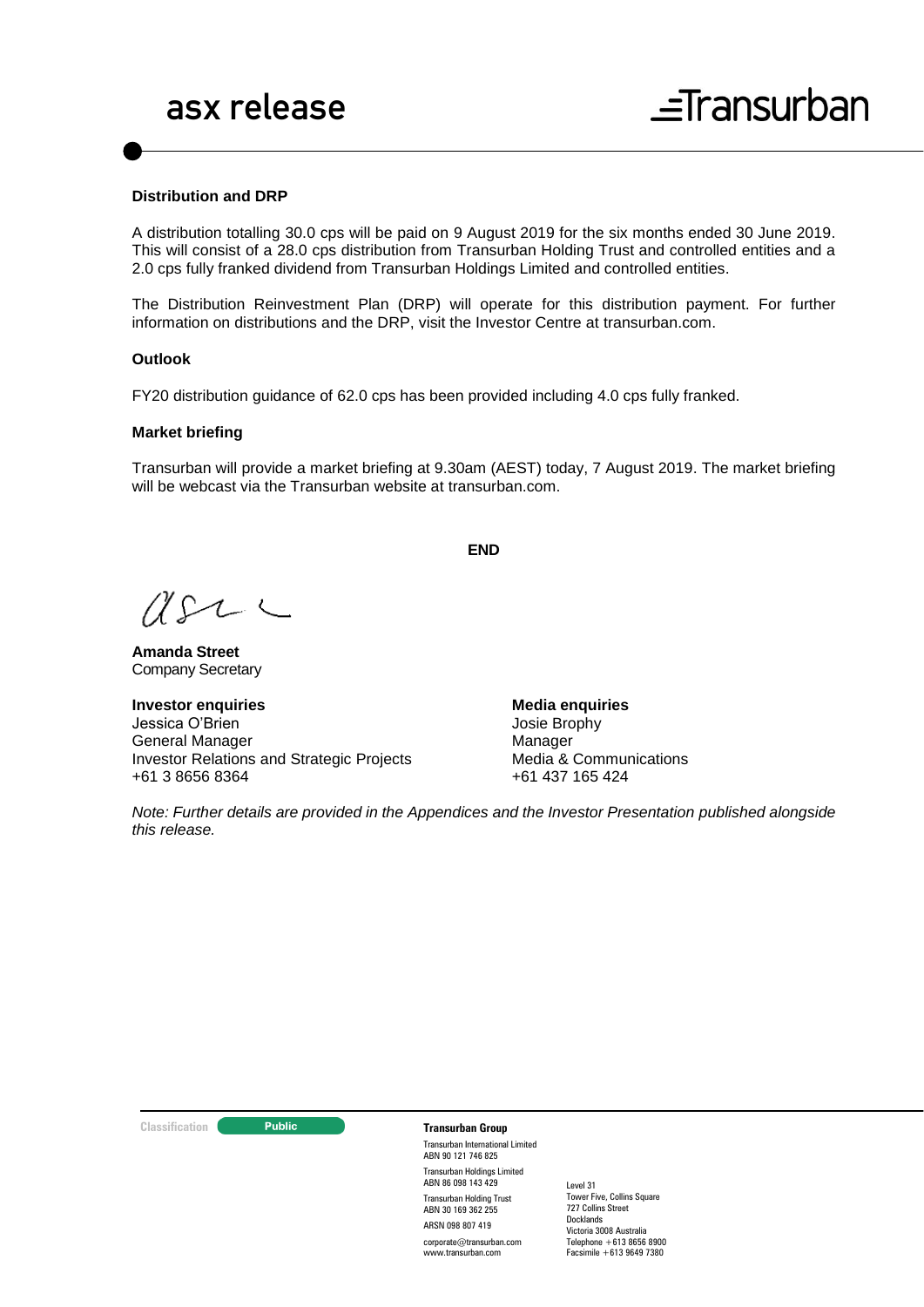#### **Appendix 1:**

Statutory results

|                                                                                                                       | <b>FY18</b> | <b>FY19</b> |
|-----------------------------------------------------------------------------------------------------------------------|-------------|-------------|
|                                                                                                                       | \$M         | \$M         |
| <b>Toll revenue</b>                                                                                                   | 2,249       | 2,643       |
| Construction revenue                                                                                                  | 989         | 1,435       |
| Other revenue                                                                                                         | 60          | 88          |
| <b>Total revenue</b>                                                                                                  | 3,298       | 4,166       |
| Employee benefits expenses                                                                                            | (200)       | (230)       |
| Road operating costs                                                                                                  | (326)       | (373)       |
| Construction costs                                                                                                    | (989)       | (1, 435)    |
| Transaction and integration costs                                                                                     | (21)        | (25)        |
| Corporate/other expenses                                                                                              | (113)       | (107)       |
| <b>Total costs</b>                                                                                                    | (1,649)     | (2, 170)    |
| Earnings before depreciation and amortisation,<br>net finance costs, equity accounted investments<br>and income taxes | 1,649       | 1,996       |
| Depreciation and amortisation                                                                                         | (671)       | (995)       |
| Net finance costs                                                                                                     | (722)       | (865)       |
| Share of net profits of equity accounted investments                                                                  | 33          | (334)       |
| Gain on revaluation of equity accounted investment                                                                    |             | 228         |
| Profit before income tax                                                                                              | 289         | 30          |
| Income tax benefit                                                                                                    | 179         | 140         |
| <b>Profit from continuing operations</b>                                                                              | 468         | 170         |

#### **Movement in profit from continuing operations as a result of:**

- \$347 million increase in EBITDA
- $\bullet$  \$228 million increase due to the gain recorded on the M5 West consolidation
- (\$367 million) decrease in share of net profit/(loss) of equity accounted investments due to \$295 million of stamp duty and integration costs on the WCX acquisition and the consolidation of M5 West
- (\$324 million) increase in depreciation and amortisation mainly attributable to new assets and completion of projects including CTW
- (\$143 million) increase in net finance costs primarily attributable to new assets, foreign exchange losses and higher drawn debt to fund the development pipeline
- (\$39 million) lower income tax benefit mainly due to one-off impact of prior period changes in US tax legislation and US tax losses recognised in the prior period partially offset by a current period tax benefit relating to the higher tax carrying value of Legacy Way

#### **Classification Transurban Group**

Transurban International Limited ABN 90 121 746 825 Transurban Holdings Limited ABN 86 098 143 429 Transurban Holding Trust ABN 30 169 362 255 ARSN 098 807 419

corporate@transurban.com www.transurban.com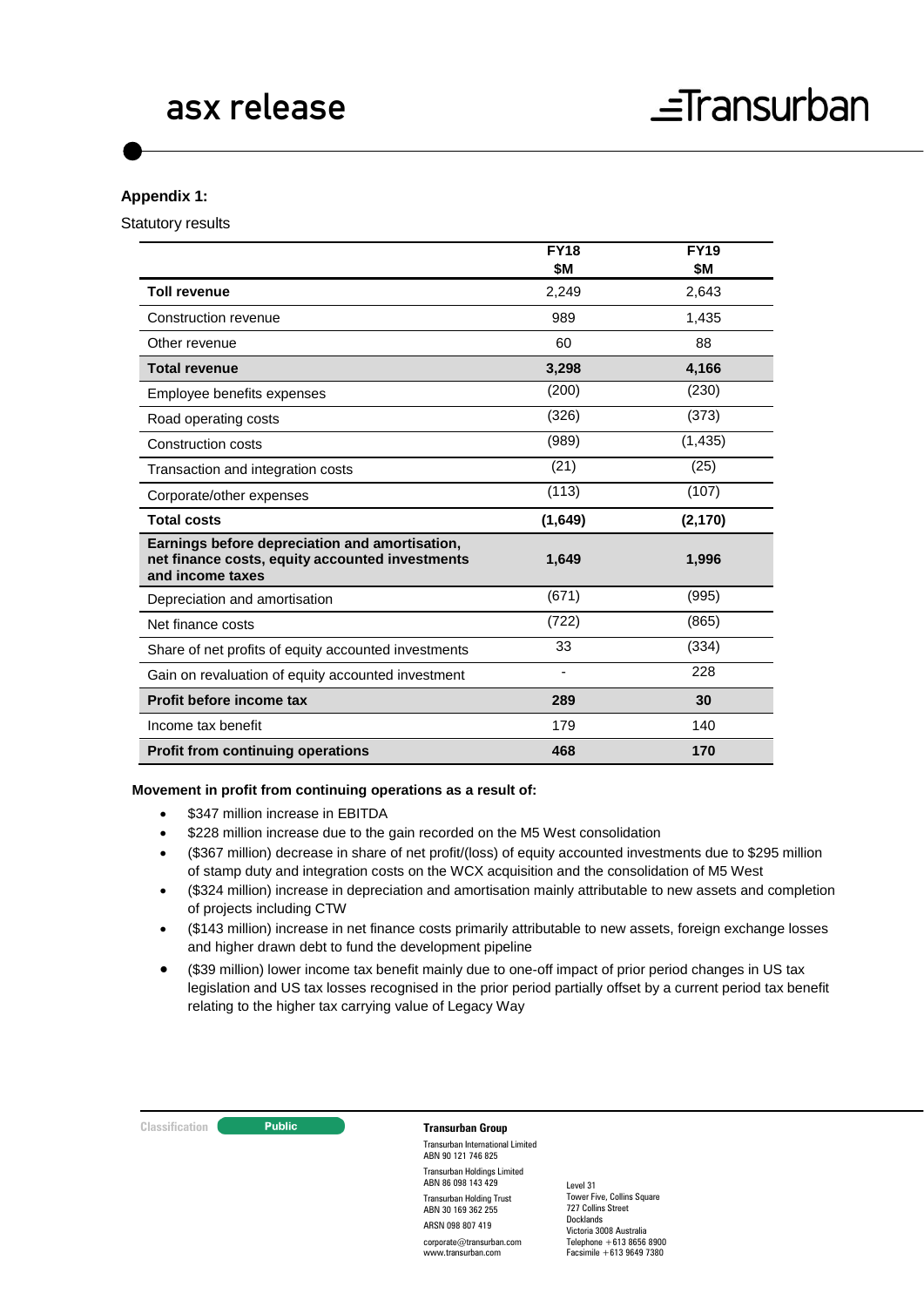#### **Appendix 2:**

Proportional results

|                                                | <b>FY18</b><br>\$Μ | <b>FY19</b><br>\$M | %<br>change |
|------------------------------------------------|--------------------|--------------------|-------------|
| Toll revenue                                   | 2,340              | 2,581              | 10.3%       |
| Other revenue                                  | 56                 | 93                 | 66.8%       |
| <b>Total revenue</b>                           | 2,396              | 2,674              | 11.6%       |
| <b>Total costs</b>                             | (600)              | (658)              | 9.7%        |
| <b>EBITDA (excluding significant</b><br>items) | 1,796              | 2,016              | 12.3%       |
| Significant items <sup>20</sup>                | (21)               | (320)              | n/m         |
| <b>EBITDA</b>                                  | 1,775              | 1,696              | $(4.4\%)$   |

1  $20$  FY19 significant items includes A25 acquisition and integration costs (\$17m), M5 West investment related costs (\$8m) and WCX acquisition related costs (\$295m). FY18 includes significant items for A25 only.

**Classification Transurban Group**

Transurban International Limited ABN 90 121 746 825 Transurban Holdings Limited ABN 86 098 143 429 Transurban Holding Trust ABN 30 169 362 255 ARSN 098 807 419 corporate@transurban.com www.transurban.com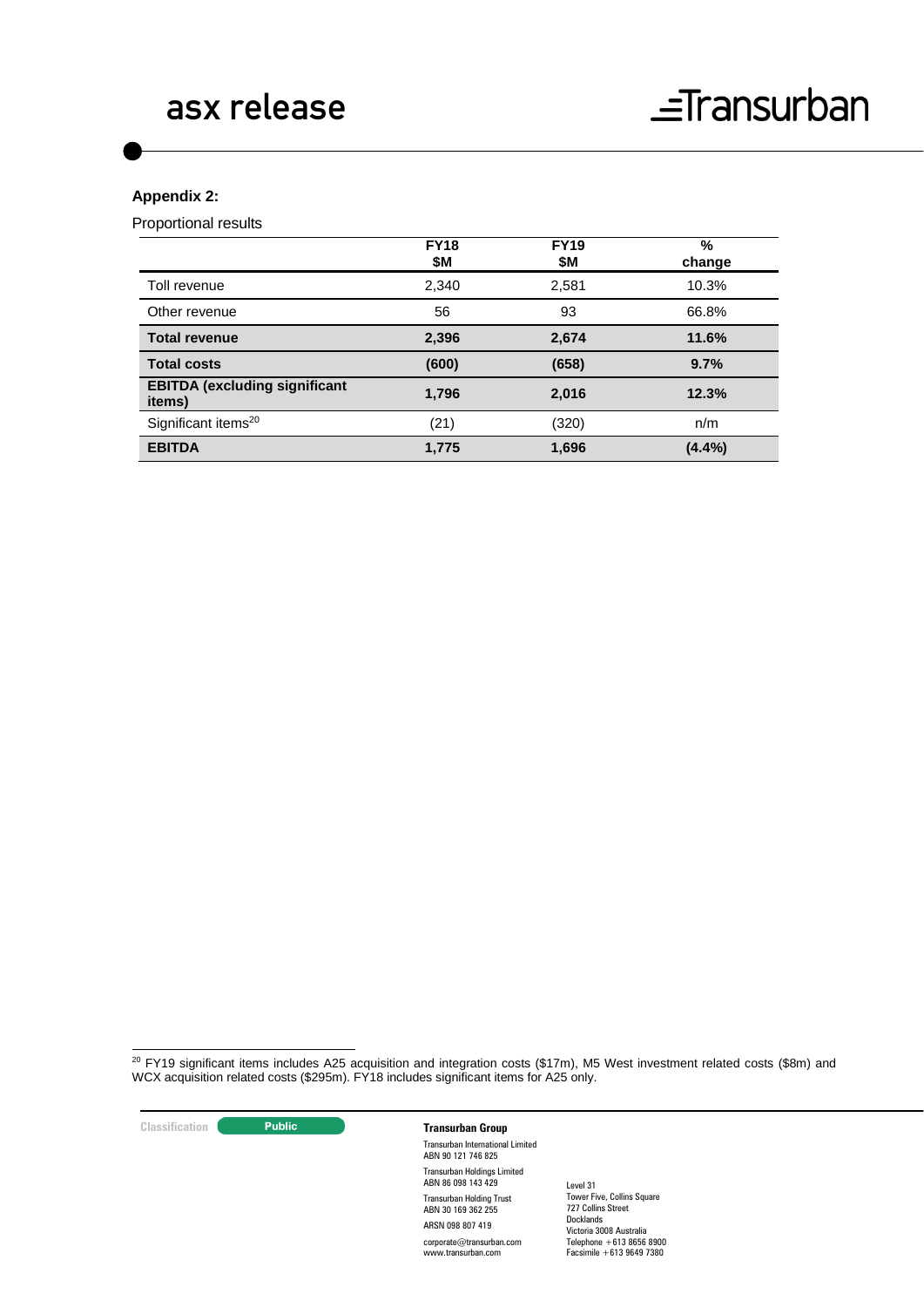#### **Appendix 3:**

Proportional results by segment (excluding significant items)

| <b>FY19</b>                                               | Sydney | <b>Melbourne</b> | <b>Brisbane</b> | <b>North</b><br>America | Corporate<br>and other | Total |
|-----------------------------------------------------------|--------|------------------|-----------------|-------------------------|------------------------|-------|
| Toll revenue (\$M)                                        | 1.042  | 813              | 402             | 324                     |                        | 2,581 |
| Other revenue (\$M)                                       | 38     | 24               | 6               | 14                      | 11                     | 93    |
| Total revenue (\$M)                                       | 1,080  | 837              | 408             | 338                     | 11                     | 2,674 |
| Total costs (\$M)                                         | (224)  | (121)            | (115)           | (128)                   | (70)                   | (658) |
| <b>EBITDA</b> (excluding<br>significant items) (\$M)      | 856    | 716              | 293             | 210                     | (59)                   | 2,016 |
| Toll revenue growth                                       | 10.4%  | 4.2%             | 2.3%            | 45.0%                   |                        | 10.3% |
| Traffic growth                                            | 1.6%   | 3.1%             | 0.4%            | 2.4%                    |                        | 2.0%  |
| EBITDA growth<br>(excluding significant<br><i>items</i> ) | 12.2%  | 4.0%             | 5.4%            | 61.1%                   |                        | 12.3% |

**Classification Transurban Group**

Transurban International Limited ABN 90 121 746 825 Transurban Holdings Limited ABN 86 098 143 429 Transurban Holding Trust ABN 30 169 362 255 ARSN 098 807 419

corporate@transurban.com www.transurban.com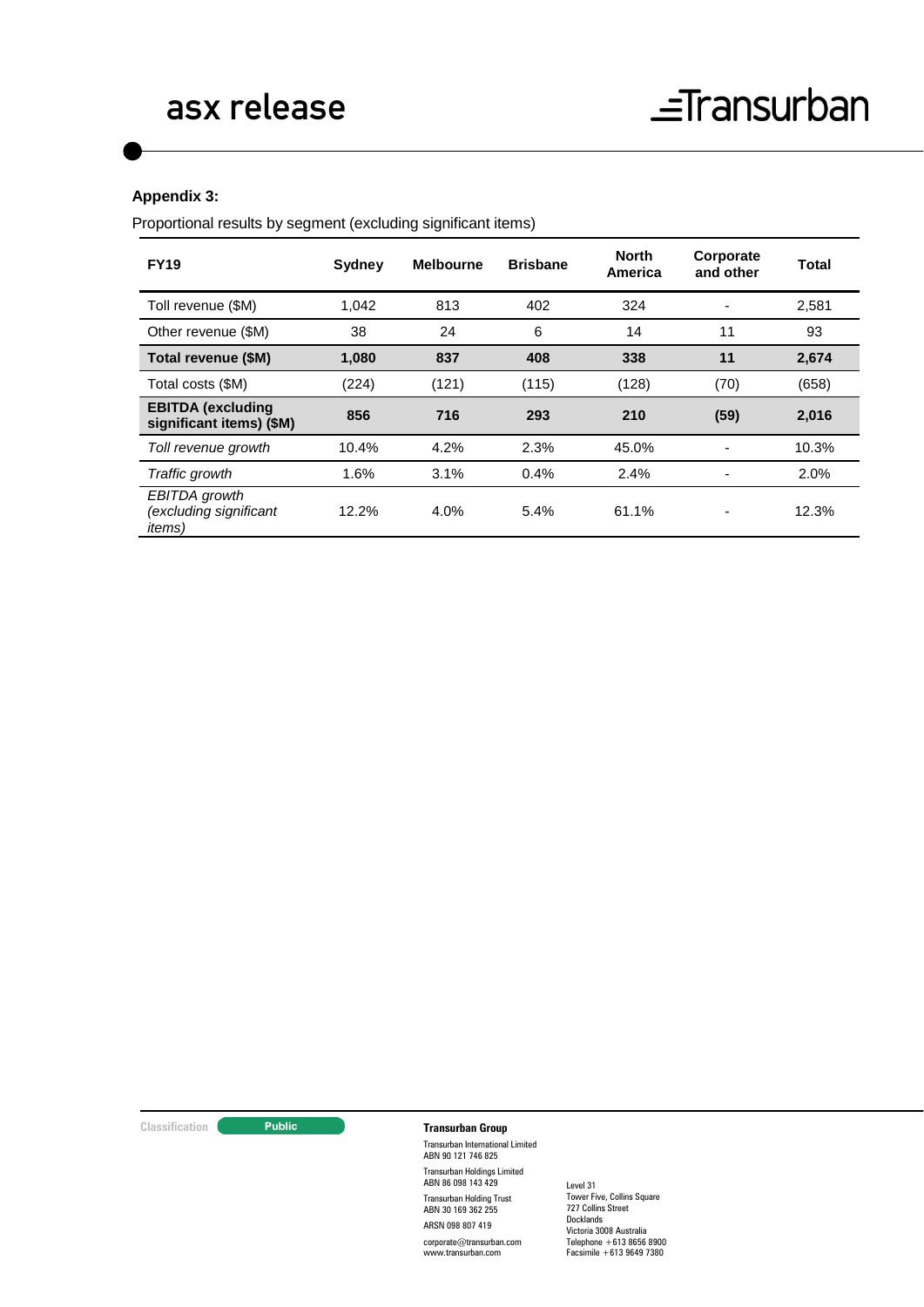### **Appendix 4:**

Reconciliation of Statutory EBITDA to Proportional EBITDA

|                                                                                                           | <b>FY18</b><br>\$Μ | <b>FY19</b><br>\$M |
|-----------------------------------------------------------------------------------------------------------|--------------------|--------------------|
| <b>Statutory EBITDA</b>                                                                                   | 1,649              | 1,996              |
| Less: EBITDA attributable to non-controlling interest – ED                                                | (27)               | (29)               |
| Less: EBITDA attributable to non-controlling interest $-$ TQ                                              | (166)              | (176)              |
| Less: EBITDA attributable to non-controlling interest – M5<br>West                                        |                    | (79)               |
| Add: NWRG proportional EBITDA                                                                             | 186                | 185                |
| Add: M5 West proportional EBITDA                                                                          | 131                | 29                 |
| Add: WCX proportional EBITDA                                                                              |                    | 39                 |
| Less: Significant items incurred by equity accounted assets                                               |                    | (295)              |
| Add: Toll and other revenue on A25 concession financial<br>asset relating to repayments received from MTQ | 2                  | 26                 |
| <b>Proportional EBITDA</b>                                                                                | 1,775              | 1,696              |
| Significant items                                                                                         | 21                 | 320                |
| Proportional EBITDA (excluding significant items)                                                         | 1,796              | 2,016              |

### **Classification Transurban Group**

Transurban International Limited ABN 90 121 746 825 Transurban Holdings Limited ABN 86 098 143 429 Transurban Holding Trust ABN 30 169 362 255 ARSN 098 807 419

corporate@transurban.com www.transurban.com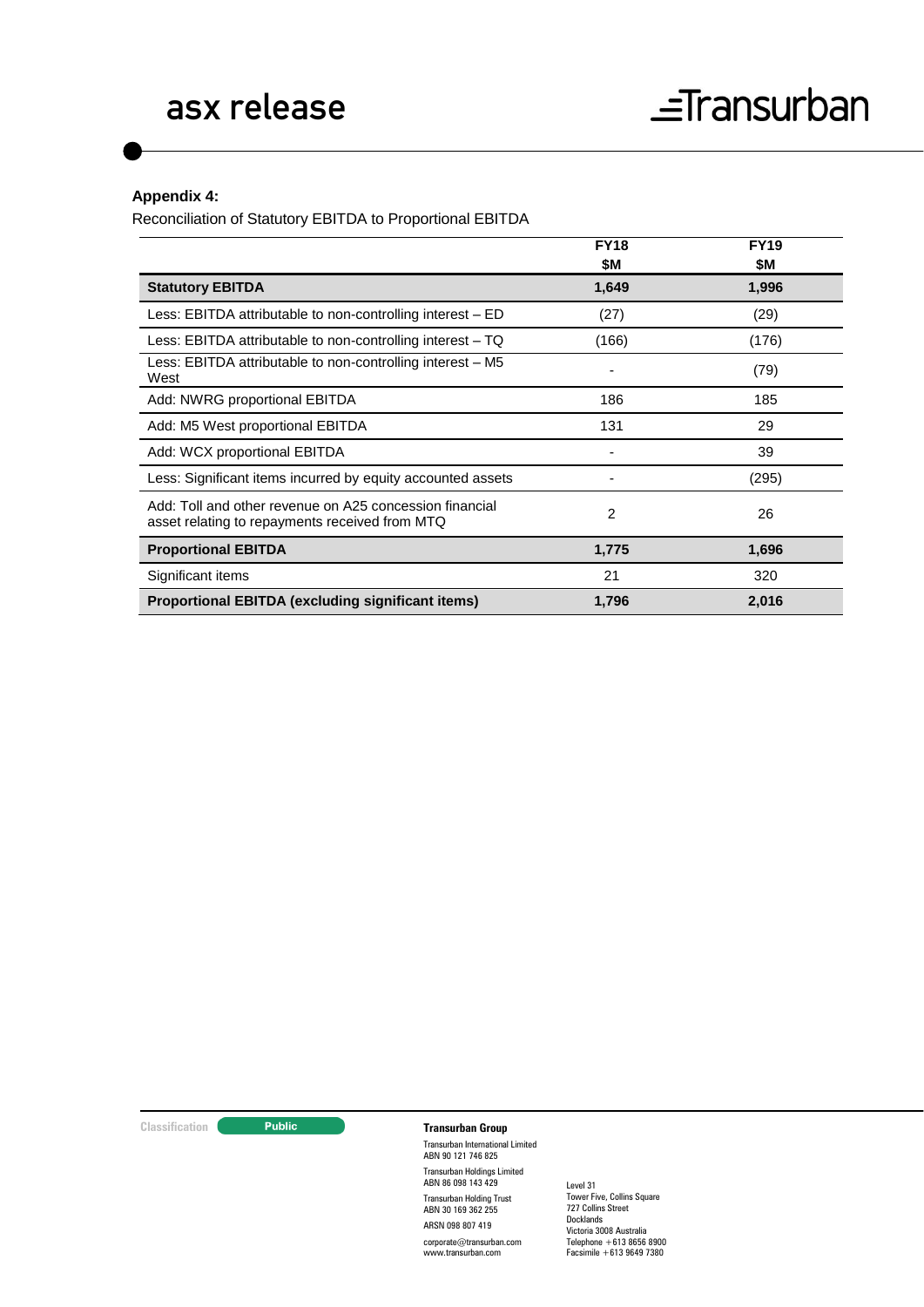### **Appendix 5:**

Reconciliation of Statutory Cash Flow from operating activities to Free Cash

|                                                                                        | <b>FY18</b><br>\$Μ | <b>FY19</b><br>\$Μ |
|----------------------------------------------------------------------------------------|--------------------|--------------------|
| Cash flows from operating activities                                                   | 1,053              | 1,197              |
| Add back transaction and integration costs related to acquisitions                     | 20                 | 25                 |
| Add back payments for maintenance of intangible assets                                 | 95                 | 117                |
| Less debt amortisation of 100% owned assets                                            |                    | (3)                |
| Less cash flow from operating activities from consolidated non-100% owned<br>entities  | (350)              | (502)              |
| Less allowance for maintenance of intangible assets for 100% owned assets              | (49)               | (62)               |
| Adjust for distributions and interest received from non-100% owned entities            |                    |                    |
| ED distribution                                                                        | 59                 | 54                 |
| M5 West distribution and term loan note payments                                       | 82                 | 133                |
| TQ distribution and shareholder loan note payments <sup>21</sup>                       | 164                | 306                |
| NorthWestern Roads Group distribution and shareholder loan note payments <sup>22</sup> | 141                | 240                |
| STP (WCX) distribution and shareholder loan note payments                              |                    | 22                 |
| Free cash                                                                              | 1,215              | 1,527              |

1  $21$  FY19 TQ distribution included a \$144 million capital release; FY18 capital releases were nil.

<sup>22</sup> FY19 NWRG distribution included a \$98 million capital release. FY18 capital releases were nil.

**Classification C Transurban Group** Transurban International Limited ABN 90 121 746 825

Transurban Holdings Limited ABN 86 098 143 429 Transurban Holding Trust ABN 30 169 362 255 ARSN 098 807 419

corporate@transurban.com www.transurban.com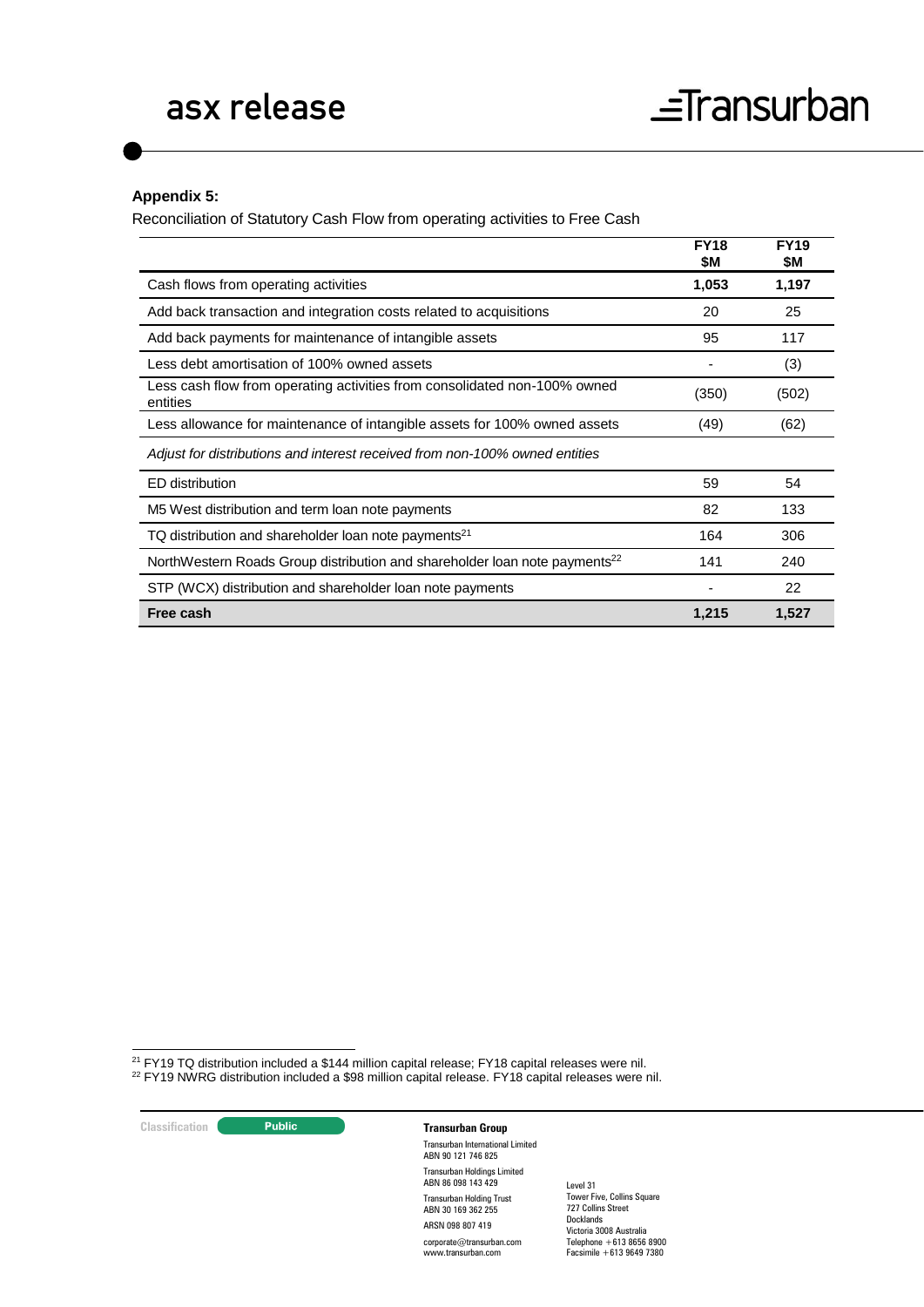#### **Appendix 6:**

Traffic and revenue performance<sup>23</sup>

| Jun 19 quarter              | <b>Proportional toll revenue (AUD)</b><br>% change | <b>ADT</b><br>% change |  |
|-----------------------------|----------------------------------------------------|------------------------|--|
| Sydney <sup>24</sup>        | 11.6%                                              | 0.3%                   |  |
| Melbourne                   | 1.5%                                               | 0.3%                   |  |
| <b>Brisbane</b>             | 2.7%                                               | $(0.1\%)$              |  |
| North America <sup>25</sup> | 41.1%                                              | 3.6%                   |  |
| Group <sup>26</sup>         | 10.0%                                              | 0.5%                   |  |
|                             | $\cdot$ - - - - $\cdot$                            |                        |  |

| <b>FY19</b>                 | <b>Proportional toll revenue (AUD)</b><br>% change | <b>ADT</b><br>% change |  |
|-----------------------------|----------------------------------------------------|------------------------|--|
| Sydney <sup>24</sup>        | 10.4%                                              | 1.6%                   |  |
| Melbourne                   | 4.2%                                               | 3.1%                   |  |
| <b>Brisbane</b>             | 2.3%                                               | 0.4%                   |  |
| North America <sup>25</sup> | 45.0%                                              | 2.4%                   |  |
| Group <sup>26</sup>         | 10.3%                                              | 2.0%                   |  |
|                             |                                                    |                        |  |

- $^{24}$  June 2019 quarter and FY19 toll revenue and ADT growth includes M4 and additional M5 West ownership.
- $25$  June 2019 quarter and FY19 toll revenue and ADT growth includes A25.
- $^{26}$  June 2019 quarter and FY19 toll revenue and ADT growth includes M4, additional M5 West ownership and A25.

**Classification Transurban Group** 

-

Transurban International Limited ABN 90 121 746 825 Transurban Holdings Limited ABN 86 098 143 429 Transurban Holding Trust ABN 30 169 362 255 ARSN 098 807 419 corporate@transurban.com

www.transurban.com

 $^{23}$  All percentage changes are to the prior corresponding period and are calculated in AUD.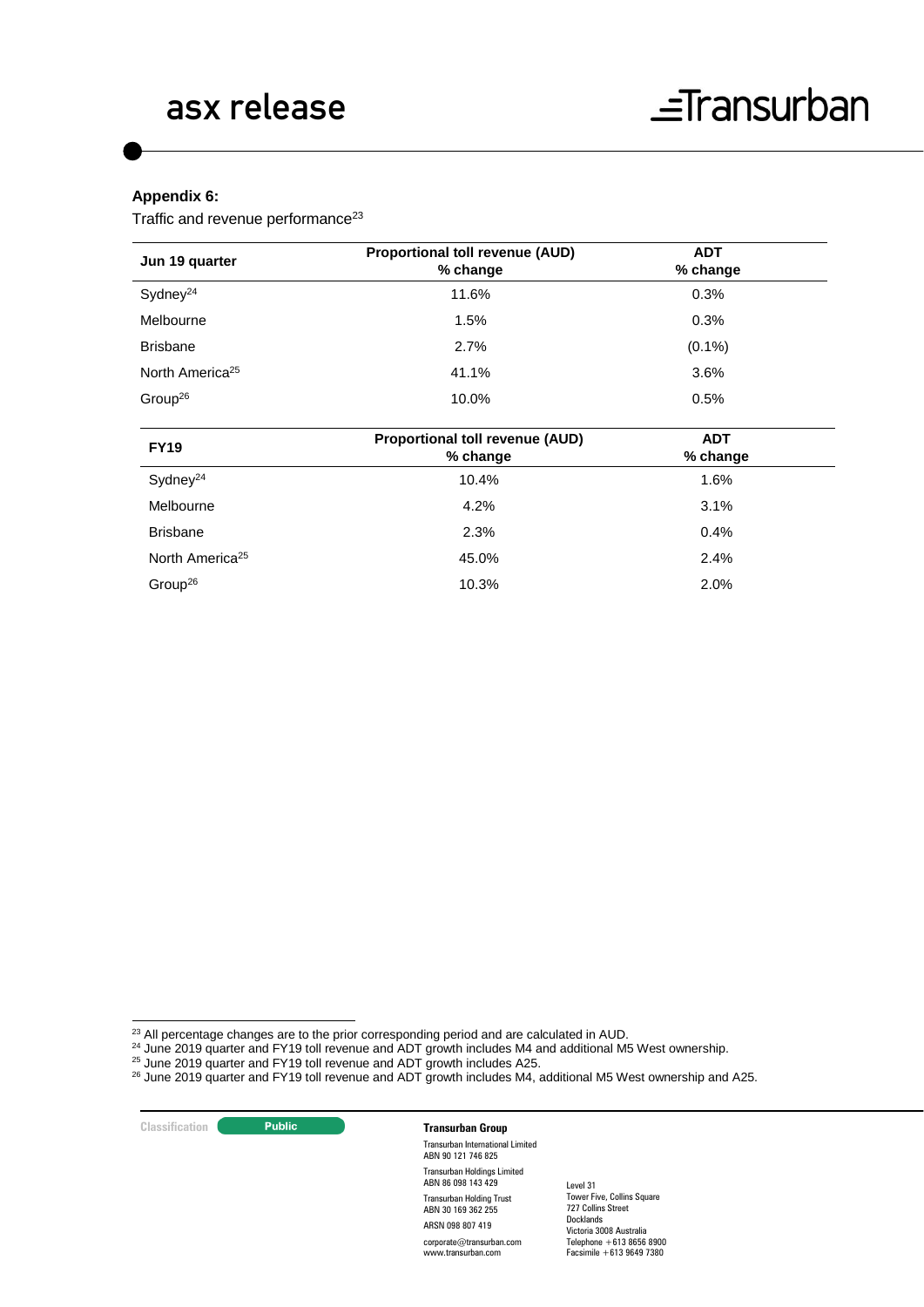### **Appendix 7:**

Traffic and revenue data

| Asset                     | Ownership            |                                                    | <b>Jun 18</b><br>quarter | <b>Jun 19</b><br>quarter | %<br>change | <b>FY18</b> | <b>FY19</b> | %<br>change | $%$ large<br>vehicle<br>traffic <sup>27</sup> |
|---------------------------|----------------------|----------------------------------------------------|--------------------------|--------------------------|-------------|-------------|-------------|-------------|-----------------------------------------------|
| Hills M <sub>2</sub>      | 100%                 | <b>Total Toll Revenue</b><br>(\$AUDm) (net of GST) | \$77                     | \$78                     | 1.4%        | \$301       | \$312       | 3.6%        | n/a                                           |
|                           |                      | <b>Average Daily Trips</b><br>(000)                | 135                      | 134                      | (0.2%)      | 133         | 136         | 2.3%        | 7.9%                                          |
|                           |                      |                                                    |                          |                          |             |             |             |             |                                               |
| Lane Cove                 | 100%                 | <b>Total Toll Revenue</b><br>(\$AUDm) (net of GST) | \$25                     | \$25                     | 0.9%        | \$100       | \$102       | 2.9%        | n/a                                           |
| Tunnel/ MRE               |                      | <b>Average Daily Trips</b><br>(000)                | 93                       | 93                       | $(0.3\%)$   | 92          | 94          | 2.1%        | 4.4%                                          |
|                           |                      |                                                    |                          |                          |             |             |             |             |                                               |
|                           | 100%                 | <b>Total Toll Revenue</b><br>(\$AUDm) (net of GST) | \$17                     | \$17                     | 1.4%        | \$67        | \$69        | 1.8%        | n/a                                           |
| <b>Cross City Tunnel</b>  |                      | <b>Average Daily Trips</b><br>(000)                | 39                       | 39                       | 0.3%        | 39          | 39          | 1.0%        | 1.9%                                          |
|                           |                      |                                                    |                          |                          |             |             |             |             |                                               |
| M1 Eastern                |                      | <b>Total Toll Revenue</b><br>(\$AUDm) (net of GST) | \$37                     | \$38                     | 3.8%        | \$146       | \$152       | 3.8%        | n/a                                           |
| Distributor               | 75.1%                | <b>Average Daily Trips</b><br>(000)                | 58                       | 59                       | 0.6%        | 59          | 59          | 0.5%        | 3.5%                                          |
|                           |                      |                                                    |                          |                          |             |             |             |             |                                               |
| M5 West                   | 65.38% <sup>28</sup> | <b>Total Toll Revenue</b><br>(\$AUDm) (net of GST) | \$73                     | \$76                     | 3.6%        | \$287       | \$301       | 4.9%        | n/a                                           |
| Motorway                  |                      | <b>Average Daily Trips</b><br>(000)                | 156                      | 160                      | 2.2%        | 155         | 159         | 2.4%        | 7.3%                                          |
|                           |                      |                                                    |                          |                          |             |             |             |             |                                               |
|                           |                      | <b>Total Toll Revenue</b><br>(\$AUDm) (net of GST) | \$110                    | \$107                    | (2.3%)      | \$438       | \$436       | (0.4% )     | n/a                                           |
| Westlink M7 <sup>29</sup> | 50%                  | <b>Average Daily Trips</b><br>(000)                | 190                      | 192                      | 0.9%        | 189         | 192         | 1.8%        | 13.6%                                         |
|                           |                      |                                                    |                          |                          |             |             |             |             |                                               |
| $M4^{30}$                 | 25.5%                | <b>Total Toll Revenue</b><br>(\$AUDm) (net of GST) | n/a                      | \$53                     | n/a         | n/a         | \$158       | n/a         | n/a                                           |
|                           |                      | <b>Average Daily Trips</b><br>(000)                | 140                      | 137                      | $(1.9\%)$   | 138         | 138         | 0.3%        | 7.4%                                          |

<sup>-</sup> $27$  Proportion of large vehicle traffic as a percentage of total traffic for the June 2019 quarter.

#### **Classification Transurban Group**

Transurban International Limited ABN 90 121 746 825 Transurban Holdings Limited ABN 86 098 143 429 Transurban Holding Trust ABN 30 169 362 255 ARSN 098 807 419 corporate@transurban.com www.transurban.com

<sup>&</sup>lt;sup>28</sup> Transurban reached financial close on acquiring additional equity interests of 8.24% and 7.14% in the M5 West Motorway on 18 September 2018 and 3 December 2018 respectively, takings its total equity interest to 65.38%.

 $^{29}$  Average tolled trip length was 12.8 kilometres for the June 2019 quarter and for FY19 on Westlink M7.

<sup>&</sup>lt;sup>30</sup> Average tolled trip length was 5.6 kilometres for the June 2019 quarter and for FY19 on M4. Transurban acquired M4 on 27 September 2018. Toll revenue data prior to Transurban ownership is not included. FY18 ADT is from the tolling recommencement date of 15 August 2017 to 30 June 2018 and includes numbers prior to Transurban ownership for comparison purposes.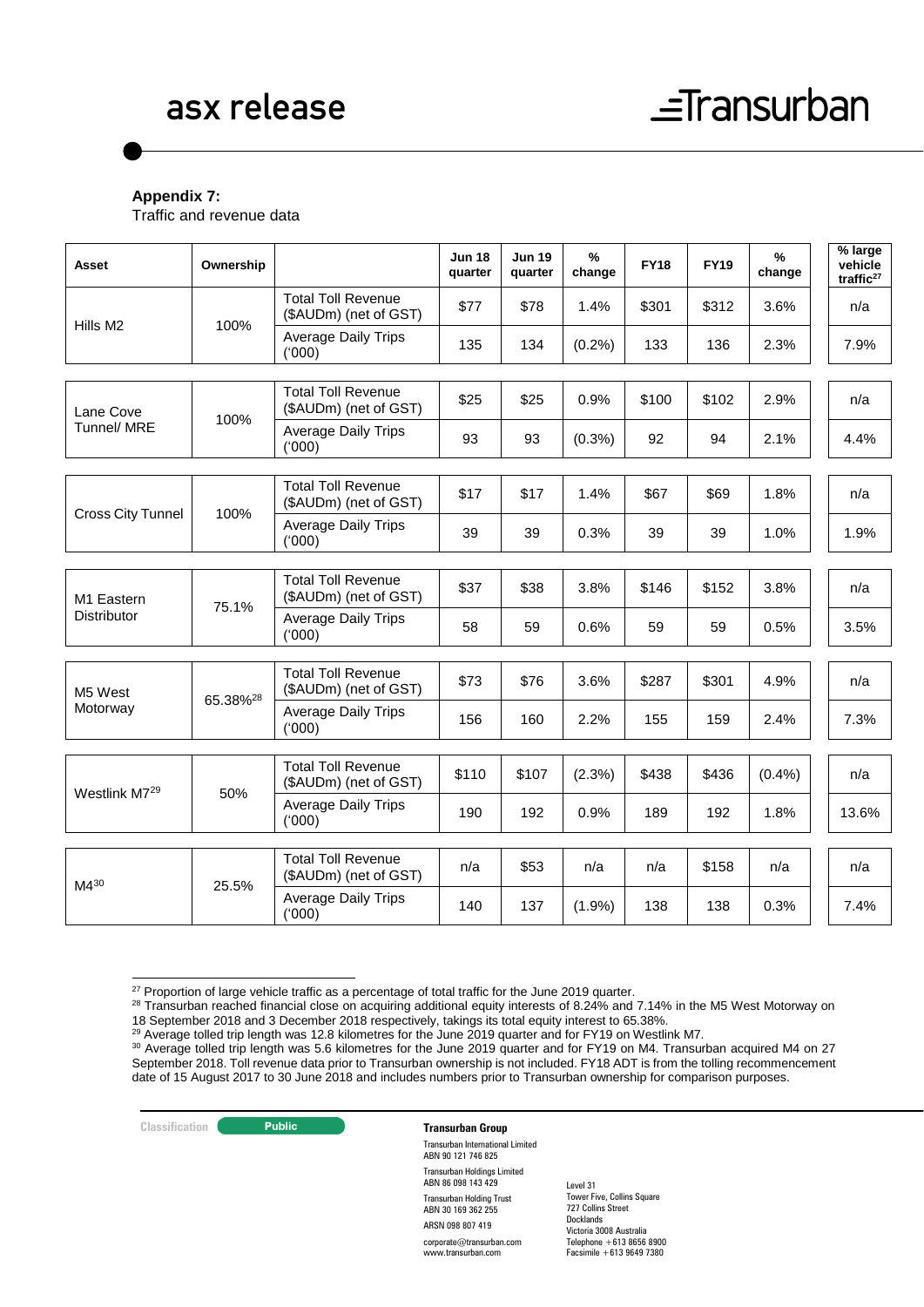# $\equiv$ Transurban

| Asset          | Ownership |                                                    | <b>Jun 18</b><br>quarter | <b>Jun 19</b><br>quarter | %<br>change | <b>FY18</b> | <b>FY19</b> | $\%$<br>change | % large<br>vehicle<br>traffic <sup>27</sup> |
|----------------|-----------|----------------------------------------------------|--------------------------|--------------------------|-------------|-------------|-------------|----------------|---------------------------------------------|
|                |           | <b>Total Toll Revenue</b><br>(\$AUDm) (net of GST) | \$199                    | \$202                    | 1.5%        | \$780       | \$813       | 4.2%           | n/a                                         |
| CityLink       | 100%      | Average Daily<br>Transactions ('000)               | 841                      | 843                      | 0.3%        | 828         | 854         | 3.1%           | 19.8%                                       |
| Gateway        |           | <b>Total Toll Revenue</b><br>(\$AUDm) (net of GST) | \$55                     | \$56                     | 1.2%        | \$220       | \$224       | 2.0%           | n/a                                         |
| Motorway       | 62.5%     | Average Daily Trips<br>(000)                       | 117                      | 118                      | 0.7%        | 117         | 118         | 0.8%           | 22.8%                                       |
|                |           | <b>Total Toll Revenue</b><br>(\$AUDm) (net of GST) | \$46                     | \$46                     | 0.2%        | \$185       | \$185       | (0.2%)         | n/a                                         |
| Logan Motorway | 62.5%     | <b>Average Daily Trips</b><br>(000)                | 167                      | 164                      | (1.7%)      | 168         | 165         | $(2.0\%)$      | 30.4%                                       |
|                |           | <b>Total Toll Revenue</b><br>(\$AUDm) (net of GST) | \$30                     | \$31                     | 5.3%        | \$120       | \$125       | 4.4%           | n/a                                         |
| AirportlinkM7  | 62.5%     | <b>Average Daily Trips</b><br>(000)                | 62                       | 63                       | 1.4%        | 61          | 63          | 3.7%           | 17.4%                                       |
|                |           | <b>Total Toll Revenue</b><br>(\$AUDm) (net of GST) | \$13                     | \$14                     | 1.7%        | \$54        | \$56        | 3.4%           | n/a                                         |
| Clem7          | 62.5%     | <b>Average Daily Trips</b><br>(000)                | 29                       | 28                       | (1.5%)      | 28          | 29          | 0.9%           | 18.9%                                       |
|                |           | <b>Total Toll Revenue</b><br>(\$AUDm) (net of GST) | \$10                     | \$11                     | 9.2%        | \$37        | \$41        | 9.8%           | n/a                                         |
| Legacy Way     | 62.5%     | <b>Average Daily Trips</b><br>(000)                | 20                       | 21                       | 7.5%        | 19          | 21          | 7.7%           | 20.1%                                       |
| Go Between     |           | <b>Total Toll Revenue</b><br>(\$AUDm) (net of GST) | \$3                      | \$3                      | 1.4%        | \$13        | \$13        | 0.9%           | n/a                                         |
| <b>Bridge</b>  | 62.5%     | <b>Average Daily Trips</b><br>(000)                | 11                       | 11                       | (2.2%)      | 11          | 11          | (0.9%          | 13.1%                                       |
| 95 Express     |           | <b>Total Toll Revenue</b><br>(\$USDm)              | \$26                     | \$31                     | 20.9%       | \$93        | \$106       | 14.2%          | n/a                                         |
| Lanes          | 100%      | <b>Average Daily Trips</b><br>(000)                | 54                       | 55                       | 2.5%        | 50          | 50          | 0.7%           | $n/a^{31}$                                  |
| 495 Express    |           | <b>Total Toll Revenue</b><br>(\$USDm)              | \$20                     | \$22                     | 9.3%        | \$76        | \$80        | 5.3%           | n/a                                         |
| Lanes          | 100%      | <b>Average Daily Trips</b><br>(000)                | 48                       | 49                       | 0.7%        | 46          | 46          | 0.4%           | $n/a^{28}$                                  |

 $31$  Vehicles with more than two axles, excluding buses and emergency vehicles, are not allowed to access the Express Lanes.

1

### **Classification C Transurban Group**

Transurban International Limited ABN 90 121 746 825 Transurban Holdings Limited ABN 86 098 143 429 Transurban Holding Trust ABN 30 169 362 255 ARSN 098 807 419 corporate@transurban.com

www.transurban.com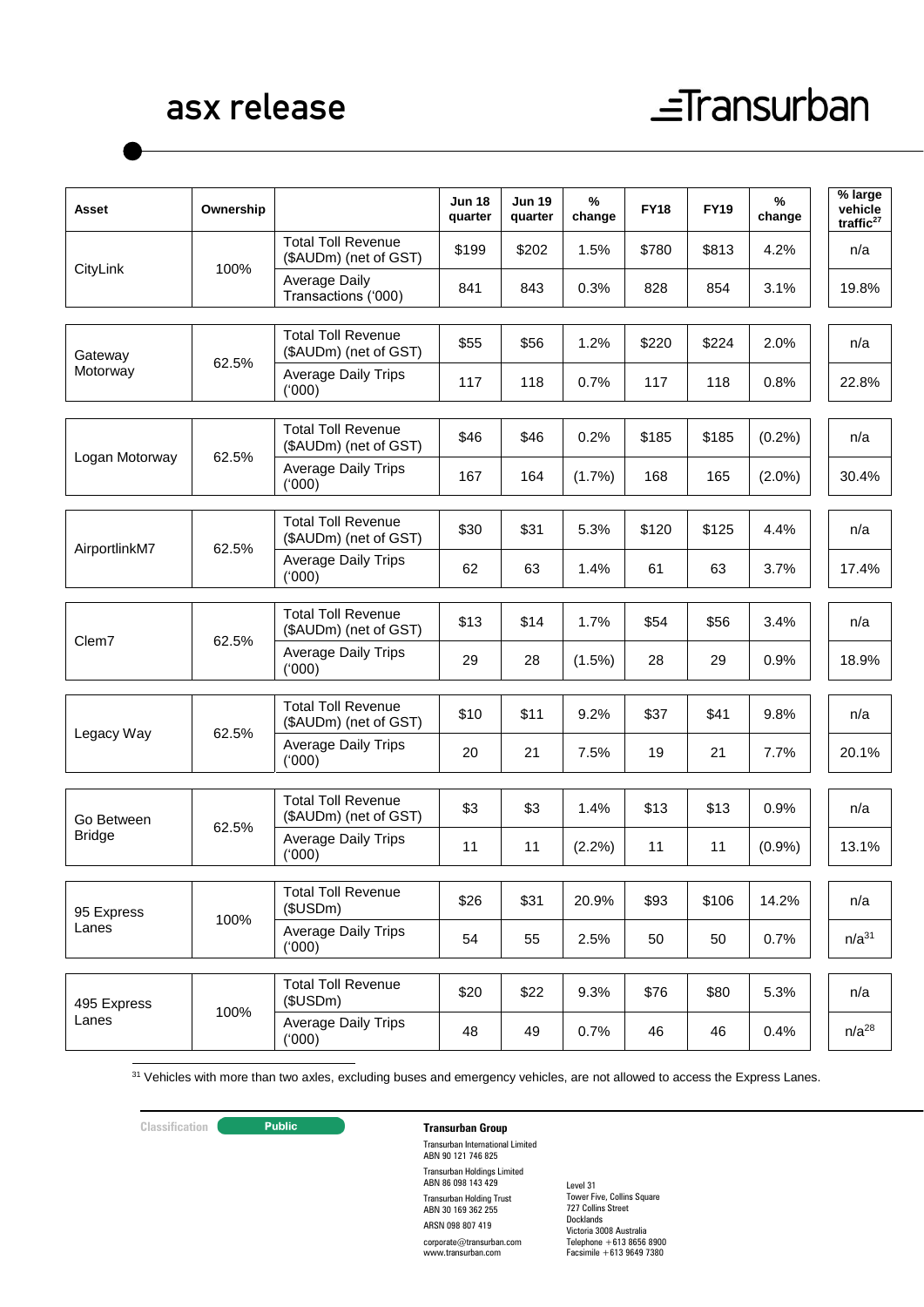## $\equiv$ Transurban

| Asset      | Ownership |                                      | <b>Jun 18</b><br>quarter | <b>Jun 19</b><br>quarter | %<br>change | <b>FY18</b> | <b>FY19</b> | %<br>change | % large<br>vehicle<br>traffic $27$ |
|------------|-----------|--------------------------------------|--------------------------|--------------------------|-------------|-------------|-------------|-------------|------------------------------------|
| $A25^{32}$ | 100%      | <b>Total Toll Revenue</b><br>(SCADm) | \$5                      | \$16                     | n/a         | \$5         | \$61        | n/a         | n/a                                |
|            |           | <b>Average Daily Trips</b><br>(000)  | 51                       | 55                       | 7.7%        | 48          | 51          | 6.0%        | 10.2%                              |

1  $32$  Transurban acquired A25 on 5 June 2018. Toll revenue data prior to Transurban ownership is not included. FY18 ADT includes numbers prior to Transurban ownership and is shown for comparison purposes.

**Classification Transurban Group**

Transurban International Limited ABN 90 121 746 825 Transurban Holdings Limited ABN 86 098 143 429 Transurban Holding Trust ABN 30 169 362 255 ARSN 098 807 419 corporate@transurban.com www.transurban.com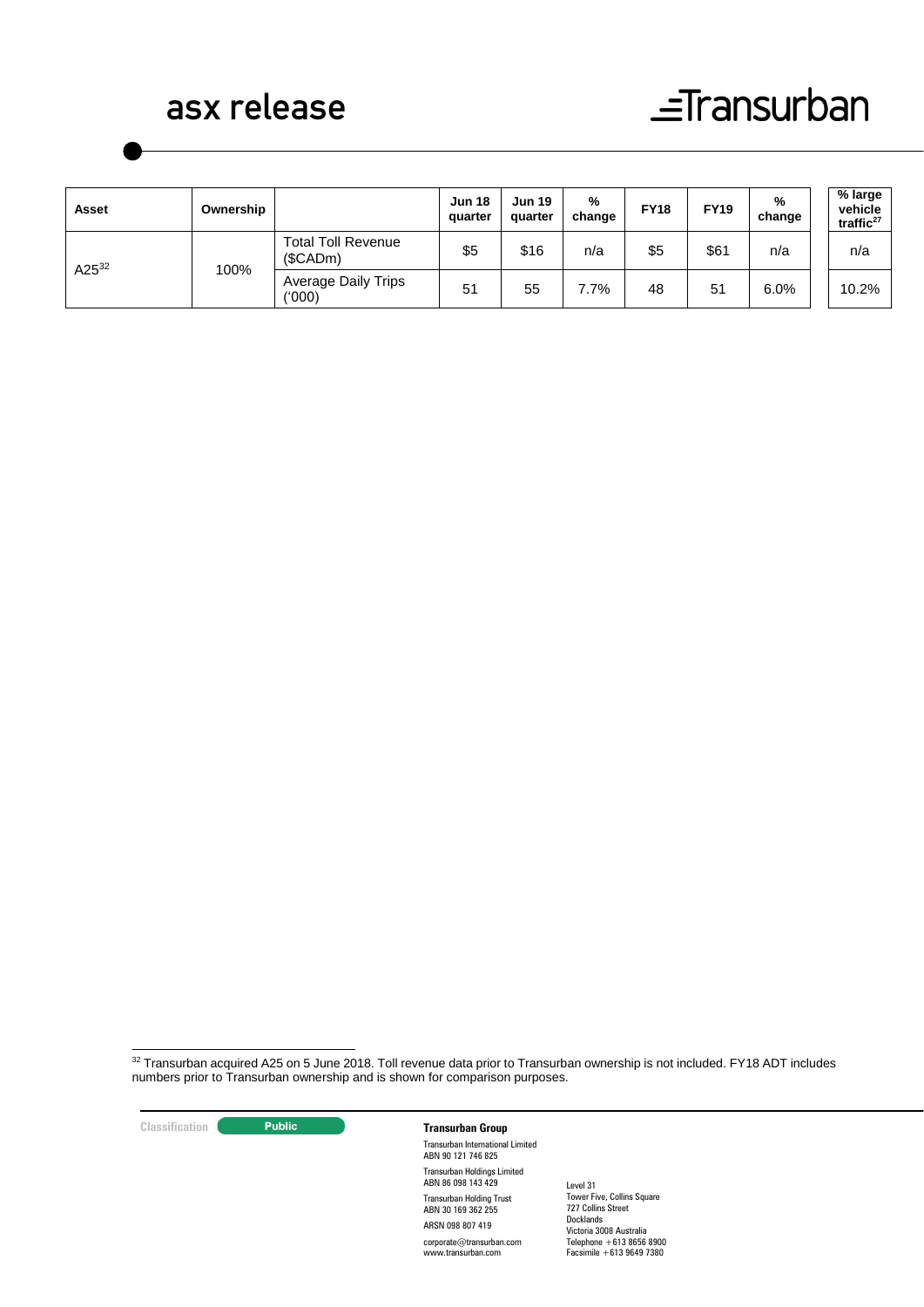#### **Appendix 8:**

Calculation of proportional toll revenue by asset

| Jun 19 quarter                           | 100%<br>(SM) | % Transurban<br>Ownership | <b>Proportional Toll</b><br>Revenue (\$M) |
|------------------------------------------|--------------|---------------------------|-------------------------------------------|
| Hills M2                                 | \$78         | 100.0%                    | \$78                                      |
| Lane Cove Tunnel/MRE                     | \$25         | 100.0%                    | \$25                                      |
| <b>Cross City Tunnel</b>                 | \$17         | 100.0%                    | \$17                                      |
| M1 Eastern Distributor                   | \$38         | 75.1%                     | \$29                                      |
| M5 West Motorway                         | \$76         | 65.38%                    | \$50                                      |
| Westlink M7                              | \$107        | 50.0%                     | \$54                                      |
| M4                                       | \$53         | 25.5%                     | \$13                                      |
| CityLink                                 | \$202        | 100.0%                    | \$202                                     |
| Gateway Motorway                         | \$56         | 62.5%                     | \$35                                      |
| Logan Motorway                           | \$46         | 62.5%                     | \$29                                      |
| AirportlinkM7                            | \$31         | 62.5%                     | \$20                                      |
| Clem7                                    | \$14         | 62.5%                     | \$9                                       |
| Legacy Way                               | \$11         | 62.5%                     | \$7                                       |
| Go Between Bridge                        | \$3          | 62.5%                     | \$2                                       |
| 95 Express Lanes (\$USD)                 | \$31         | 100.0%                    | \$31                                      |
| 495 Express Lanes (\$USD)                | \$22         | 100.0%                    | \$22                                      |
| A25 (\$CAD)                              | \$16         | 100.0%                    | \$16                                      |
|                                          |              |                           |                                           |
|                                          |              |                           |                                           |
| <b>FY19</b>                              | 100%<br>(SM) | % Transurban<br>Ownership | <b>Proportional Toll</b><br>Revenue (\$M) |
| Hills M <sub>2</sub>                     | \$312        | 100.0%                    | \$312                                     |
| Lane Cove Tunnel/MRE                     | \$102        | 100.0%                    | \$102                                     |
| <b>Cross City Tunnel</b>                 | \$69         | 100.0%                    | \$69                                      |
| M1 Eastern Distributor                   | \$152        | 75.1%                     | \$114                                     |
| M5 West Motorway <sup>33</sup>           | \$301        | 65.38%                    | \$183                                     |
| Westlink M7                              | \$436        | 50.0%                     | \$218                                     |
| $M4^{34}$                                | \$158        | 25.5%                     | \$40                                      |
| CityLink                                 | \$813        | 100.0%                    | \$813                                     |
| Gateway Motorway                         | \$224        | 62.5%                     | \$140                                     |
| Logan Motorway                           | \$185        | 62.5%                     | \$115                                     |
| AirportlinkM7                            | \$125        | 62.5%                     | \$78                                      |
| Clem7                                    | \$56         | 62.5%                     | \$35                                      |
| Legacy Way                               | \$41         | 62.5%                     | \$26                                      |
| Go Between Bridge                        | \$13         | 62.5%                     | \$8                                       |
| 95 Express Lanes (\$USD)                 | \$106        | 100.0%                    | \$106                                     |
| 495 Express Lanes (\$USD)<br>A25 (\$CAD) | \$80<br>\$61 | 100.0%                    | \$80<br>\$61                              |

 $33$  Transurban reached financial close on acquiring additional equity interests of 8.24% and 7.14% in the M5 West Motorway on 18 September 2018 and 3 December 2018 respectively, takings its total equity interest to 65.38%. Effective ownership for FY19 was 60.59%.

34 Transurban acquired M4 on 27 September 2018. Toll revenue data prior to Transurban ownership is not included.

-

#### **Classification Transurban Group**

Transurban International Limited ABN 90 121 746 825 Transurban Holdings Limited ABN 86 098 143 429 Transurban Holding Trust ABN 30 169 362 255 ARSN 098 807 419 corporate@transurban.com www.transurban.com